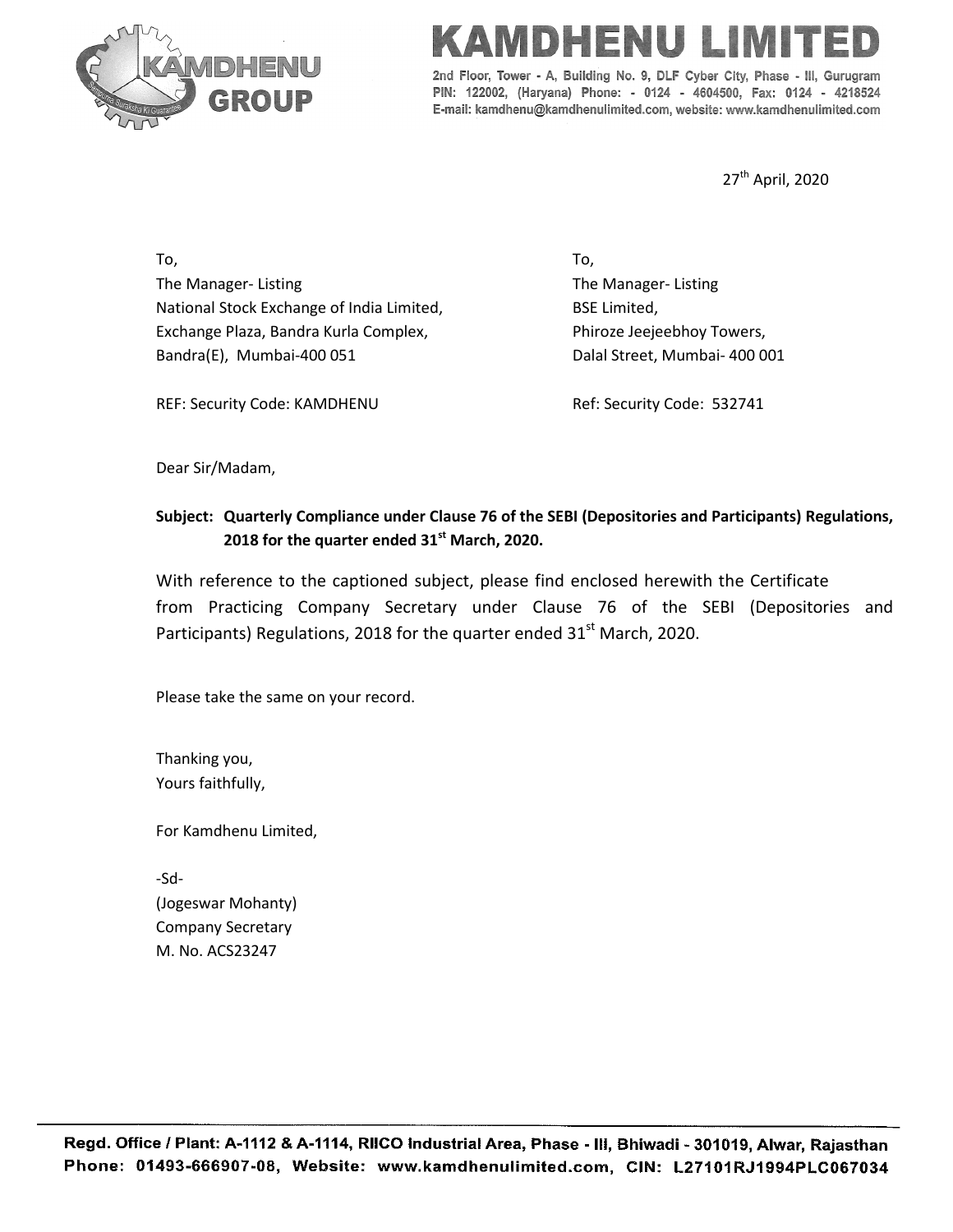

*COMPANY SECRETARIES* 

**The Board of Directors**  Kamdhenu Limited A-1112 & A-1114, RIICO Industrial Area Phase-III Bhiwadi Alwar Rajeshan- 301019

## **RECONCILIATION OF SHARE CAPITAL AUDIT REPORT**

*[pursuant to Circular No. D&CC/FITTC/CIR-16/2002 dated December 31, 2002]* & *Regulation* **76** *of SEBI (Depositories* & *Participants) Regulations, 2018.* 

We have examined the registers, records and documents of Kamdhenu Limited for the quarter ended on 31st *March, 2020 as maintained by M/s Kfin Technologies Private Limited (Formerly known as Karvy Fintech Private Limited), the Registrar/Share Transfer Agents of the Company. In our opinion and to the best of our knowledge and according to the information and explanation given to us and as shown by the records examined by us, we hereby submit our reconciliation of share capital audit report for the aforesaid quarter as under:* 

| $\mathbf{1}$            | For Quarter Ended:                                                | 31.03.2020       |                                                  |  |  |  |  |
|-------------------------|-------------------------------------------------------------------|------------------|--------------------------------------------------|--|--|--|--|
| $\overline{2}$          | ISIN:                                                             | INE 390H01012    |                                                  |  |  |  |  |
| $\overline{\mathbf{3}}$ | Face Value:                                                       | Rs. 10/-each     |                                                  |  |  |  |  |
|                         |                                                                   |                  | Kamdhenu Limited                                 |  |  |  |  |
| 4                       | Name of the Company:                                              |                  |                                                  |  |  |  |  |
| 5                       | Registered Office Address:                                        |                  | A-1112 & A-1114, RIICO Industrial Area Phase-III |  |  |  |  |
|                         |                                                                   | Bhiwadi Alwar    |                                                  |  |  |  |  |
|                         |                                                                   | Rajeshan- 301019 |                                                  |  |  |  |  |
| 6                       | Correspondence Address:                                           |                  | 2nd Floor, Tower A, Building No. 9               |  |  |  |  |
|                         |                                                                   |                  | DLF Cyber City, Phase III                        |  |  |  |  |
|                         |                                                                   |                  | Gurgaon-122002, Haryana                          |  |  |  |  |
| 7                       | Telephone & Fax Nos.:                                             |                  |                                                  |  |  |  |  |
|                         |                                                                   |                  | (T) 0124-4604534                                 |  |  |  |  |
|                         |                                                                   | (F) 0124-4218524 |                                                  |  |  |  |  |
| 8                       | Email address:                                                    |                  | kamdhenu@kamdhenulimited.com                     |  |  |  |  |
| 9                       | Names of Stock Exchanges where the                                |                  | (i) National Stock Exchange of India Limited     |  |  |  |  |
|                         | Company's Securities are listed                                   | (ii) BSE Limited |                                                  |  |  |  |  |
|                         |                                                                   | Number of        | % of Total Issued                                |  |  |  |  |
|                         |                                                                   | shares           | Capital                                          |  |  |  |  |
| 10                      | Issued Capital:                                                   | 26,543,250       | 100.00                                           |  |  |  |  |
| 11                      | Listed Capital:                                                   | 26,543,250       | 100.00                                           |  |  |  |  |
| 12                      | Held in dematerialised form in CDSL:                              | 5,274,973        | 19.87                                            |  |  |  |  |
| 13                      | Held in dematerialised form in NSDL:                              | 21,261,264       | 80.10                                            |  |  |  |  |
| 14                      | Physical:                                                         | 7,013            | 0.03                                             |  |  |  |  |
| 15                      | Total No. of Shares (12+13+14)                                    | 26,543,250       | 100.00                                           |  |  |  |  |
| 16                      | Reasons for difference if any, between<br>(10811),(10815),(11815) |                  |                                                  |  |  |  |  |